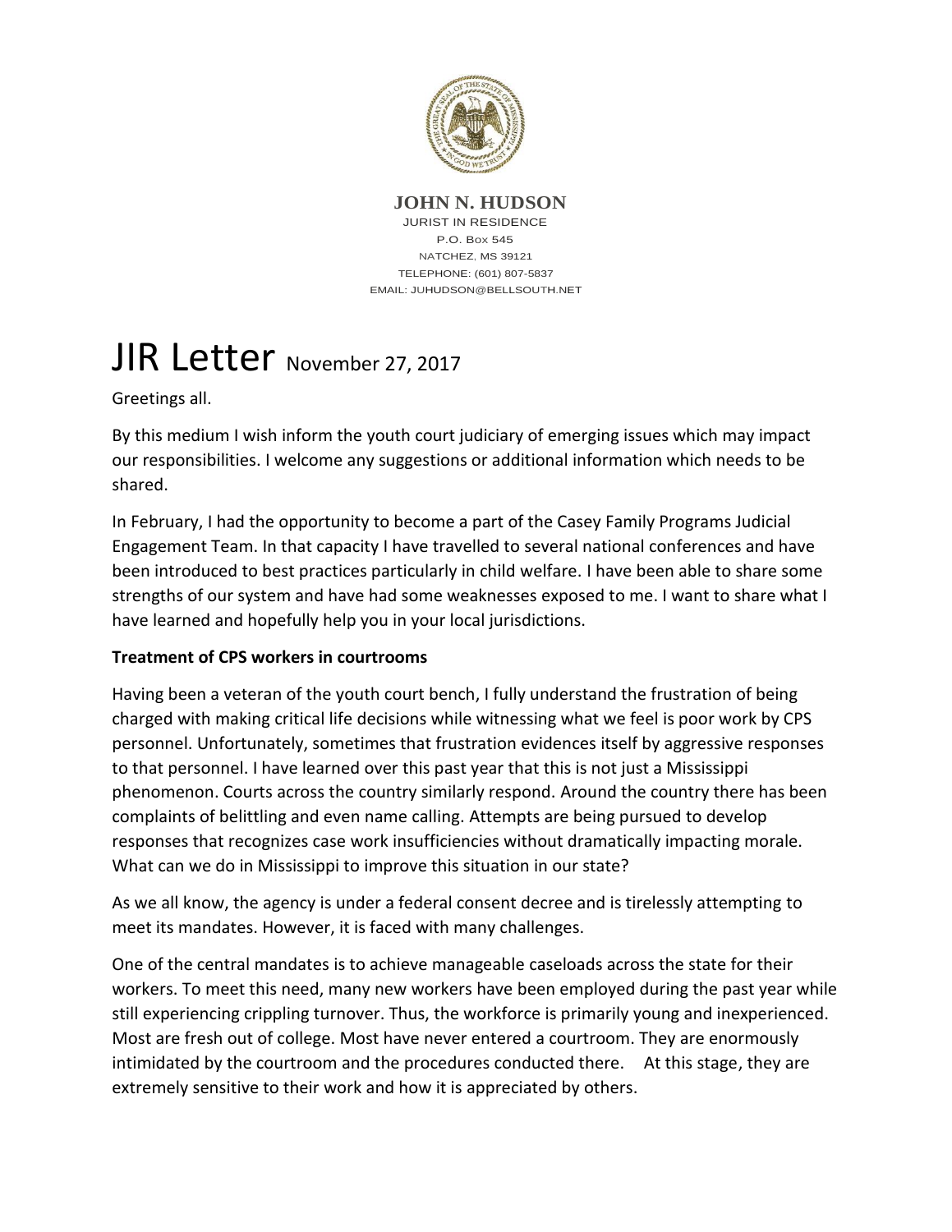The extreme turnover adds to this problem. If they serve in an urban area of the state, many of the offices have no front line workers with much experience at all. Private sector competition skims promising workers on a regular basis. They offer substantially higher salaries which will continue to be a drain until the state chooses to properly compensate these workers. There is nothing we can do about that except to advocate for those systems improvements. However, another issue has been cited--perceived disrespectful treatment by the court and other court personnel in many jurisdictions.

I am sure that over my years on the bench I have been guilty of this treatment. I know the frustration. And that treatment, I believe is born in the unspoken and perhaps unrealized notion that we are all on the same team to protect at-risk children. We see each other so often and engage in removal and permanency conversations constantly. A sense of familiarity perhaps results in some questionable responses when disappointment occurs, especially if that disappointment is redundant.

May I encourage that we all examine our courtroom interaction with the workers. I am not suggesting in any way that inappropriate or incompetent work not be challenged. I am only suggesting that we refrain from what can be perceived as personal attacks and leave the individual correcting to the supervisory staff of the department. For example, the court may need to respond to perceived poor work by making or threatening a no reasonable efforts finding detailing the shortcomings. That would certainly get the attention of the supervisory staff.

Judge John Specia of Texas points out this is a national issue.

John was a long time family court judge in San Antonio and became the first Jurist in Residence in Texas. He later became the Commissioner of the Child Protection Agency. He encouraged that judges **demonstrate valuing of professionals testifying.** There were many complaints by professionals in the child welfare system of stressful and sometimes oppressive atmosphere in the courtroom. He adds that the judge/courtroom atmosphere should not be the reason a person does not want to come to work or the reason they leave the child welfare area for other pursuits. This does not mean to not contest insufficient testimony or finding. It just addresses the demeanor of the exchange. This would be an area of collaboration.

**Collaboration** between the court and the agency is critical. Opportunities should be developed in every county for court and agency personnel, both supervisory and field workers, to regularly meet and share so each can see issues from different perspectives (not case specific).

For the court it is important to understand the viewpoints, regulations, beliefs, education, skills and values of child protection staff and why those exist. AND

For the child protection staff it is critical for the court to help them understand the thoughts, beliefs, values and attitude of the judge and others in the courtroom. Specifically discuss and explain the roles of the Guardian Ad Litem, Prosecutor, Defense Attorney, Attorney for the